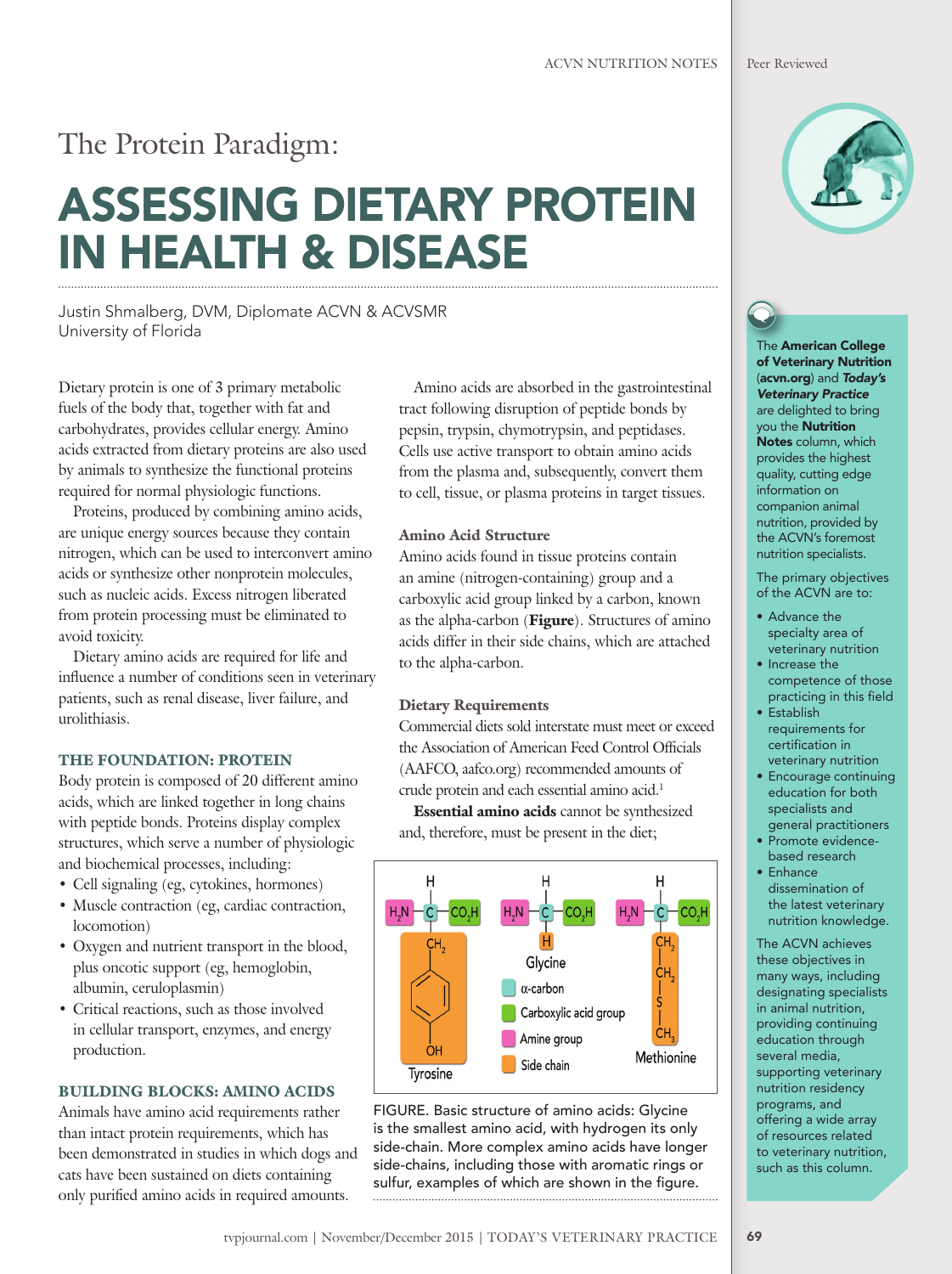humans, dogs, and cats need 9, 10, and 11 essential amino acids in the diet, respectively (Table  $1$ ).<sup>2</sup> Nonessential amino acids in crude protein can provide nitrogen sources for biosynthetic pathways.

Limiting amino acids are those amino acids present in a food in the lowest amounts with regard to what the animal requires. These amino acids can adversely affect efficiency of protein utilization and the amount of protein synthesis that occurs.<sup>2</sup> In pet foods, methionine and lysine are often the limiting amino acids.

divided into glucogenic and ketogenic amino acids depending on whether they can be used to produce glucose or acetyl coenzyme A, respectively.

In many pet foods, especially those with lower protein content, taurine is added, but it is only essential in cats because, in dogs, enzymatic conversion of cysteine to taurine is more active. Deficiency most notably causes dilated cardiomyopathy in dogs and cats and central retinal degeneration in cats.3

While some species reduce food intake when fed an amino-acid deficient diet, cats are a notable

Excess amino acids can be used for fuel and are

| TABLE 1 |  |  |
|---------|--|--|
|         |  |  |

#### Essential & Selected Nonessential Amino Acids for Dogs & Cats

| <b>AMINO ACID</b>                                                                 | <b>SELECTED FUNCTIONS &amp; REPORTED THERAPEUTIC BENEFITS</b>                                                                                                                         |  |  |
|-----------------------------------------------------------------------------------|---------------------------------------------------------------------------------------------------------------------------------------------------------------------------------------|--|--|
| <b>Essential Amino Acids</b>                                                      |                                                                                                                                                                                       |  |  |
| <b>Branched Chain</b><br><b>Valine</b> (Val)<br>Leucine (Leu)<br>Isoleucine (Ile) | • Common constituents of proteins<br>• Leucine supplementation may enhance lean body mass and prevent muscle<br>catabolism                                                            |  |  |
| <b>Arginine</b> (Arg)                                                             | • Stimulator and intermediate of urea cycle, preventing hyperammonemia<br>• Nitric oxide precursor<br>• Supplemented for immune function, cancer, and critical illness                |  |  |
| <b>Histidine</b> (His)                                                            | • High in hemoglobin<br>• Precursor to histamine                                                                                                                                      |  |  |
| <b>Lysine</b> $(Lys)$                                                             | • Precursor to carnitine<br>• Limiting in cooked cereal grains<br>• Lysine and carnitine may be helpful for weight loss<br>• Conflicting studies on benefits in cats with herpesvirus |  |  |
| Methionine (Met)                                                                  | • Limiting in many pet foods<br>• Hair and glutathione synthesis<br>• Methyl donor<br>• Translation (tRNA decodes mRNA sequences into proteins)<br>· Taurine precursor (dogs)         |  |  |
| <b>Phenylalanine</b><br>(Phe)                                                     | • Thyroid hormones<br>• Catecholamines<br>• Melanin                                                                                                                                   |  |  |
| <b>Tryptophan</b> (Trp)                                                           | • Serotonin and melatonin precursor<br>• Niacin (Vitamin B <sub>3</sub> precursor, dogs)                                                                                              |  |  |
| <b>Threonine</b> (Thr)                                                            | • Provides the site for phosphorylation of many enzymes<br>Modulates neurotransmitter balance in the brain                                                                            |  |  |
| Cats<br>Taurine (Tau)                                                             | • Constituent of bile<br>• Positive inotrope<br>• Supplemented in nutritional and nonnutritional dilated cardiomyopathy                                                               |  |  |
| <b>Selected Nonessential Amino Acids</b>                                          |                                                                                                                                                                                       |  |  |
| <b>Glutamine</b> (Gln)                                                            | • Most abundant free amino acid<br>• Nitrogen store in muscle<br>• Primary fuel of enterocyte<br>• Supplemented to stabilize gastrointestinal barrier and combat cachexia             |  |  |
| <b>Asparagine (Asn)</b>                                                           | • Uncommonly supplemented<br>• Essential for some cancer cells<br>• Drug target of L-asparaginase, which converts to aspartic acid                                                    |  |  |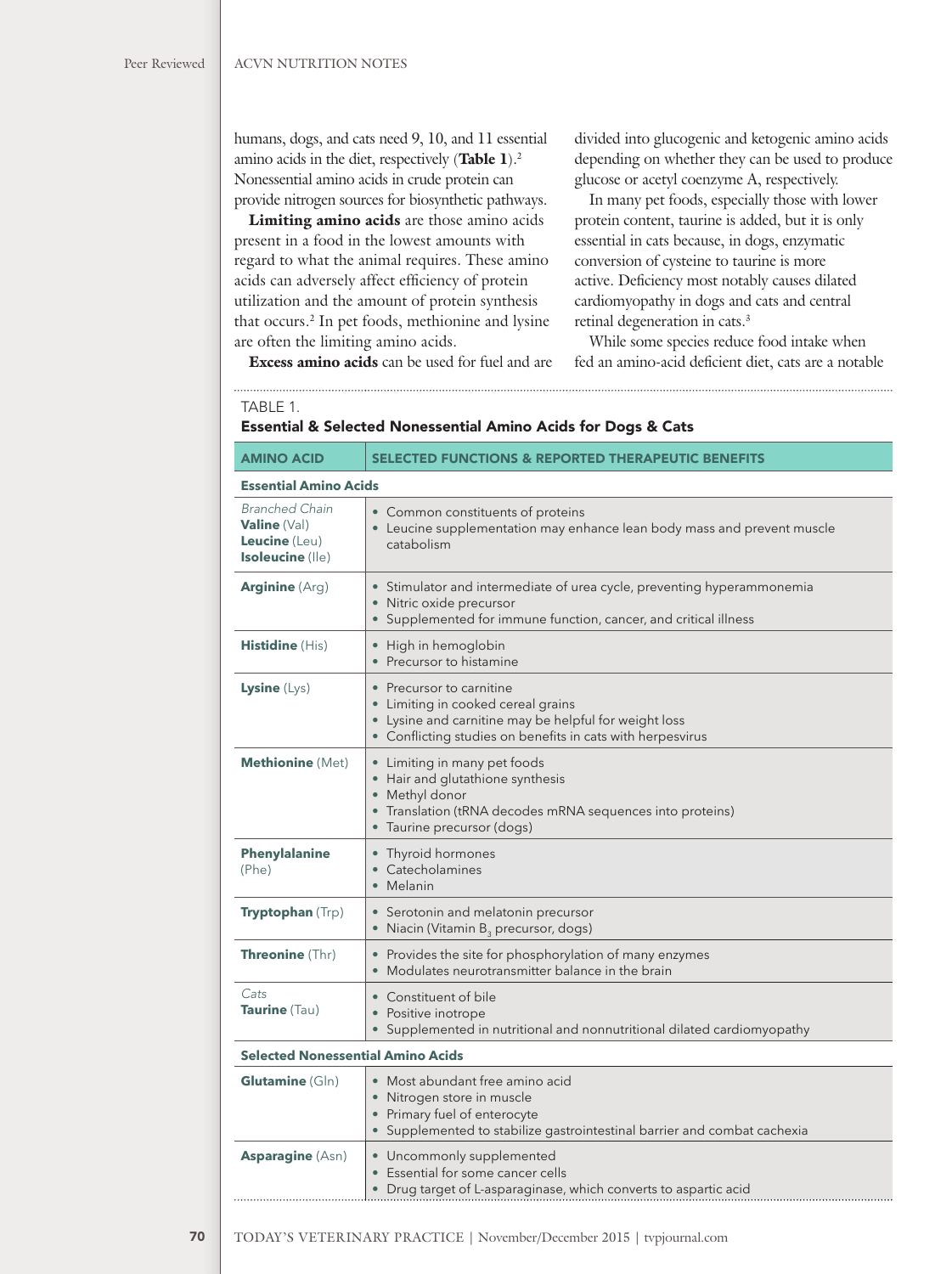exception, presumably because their evolutionary prey were never limiting in protein.

#### PROTEIN SOURCES

Protein and essential amino acids can be derived from animal or plant sources.

#### Meat Sources

Meats refer to striated muscle from mammals and can contain other surrounding tissue, such as fat or skin. Muscle meat contains a large concentration of protein, but substantial amounts can also be found in other products, such as organ tissues.

Most pet foods rely on parts of the animal that are not destined for human consumption, and ingredients listed as a general descriptor, such as chicken or beef, need not contain the whole animal but rather selected parts. For example, poultry or chicken, if listed on a label, refers to *the clean combination of flesh and skin with or without accompanying bone, derived from parts or whole carcasses of poultry*. 1

Some more expensive canned diets are marketed as containing prime cuts of meat (eg, chicken breast, sirloin), but current labeling guidelines make such claims difficult to evaluate.

A meat meal refers to a product that contains similar inclusions as meats but is rendered and dried to contain minimal moisture. Meals are typically slightly higher in protein than meats, and generally provide more calories by weight than fresh meat; therefore, their appearance first on an ingredient list suggests that they may provide the primary source of calories in the food, which may not be the case for meats.

#### Plant Sources

Plant proteins can provide digestible protein and amino acids. Many cereal grains are processed to produce starch, fat, and gluten. Gluten is the protein containing fraction of grains.

Vegetable proteins may be beneficial for reducing nitrogenous waste, with implications for hepatic encephalopathy and urate stones.<sup>4</sup>

#### **Digestibility**

Animal proteins are generally more digestible than plant proteins. However, this is not always the case; for example, corn gluten can have better availability than lamb meal.5 Fish, casein (a dairy protein), and egg are animal proteins that often display the highest digestibility.

Digestibility of animal products depends on the:

- Animal from which it is derived
- Part(s) of the carcass used
- Processing
- Cooking temperature and pressure.

Digestibility of protein is both difficult to assess from information found on food labels and to measure because typical methods are not able to separate digestibility by the animal versus that of intestinal bacteria.

*Atwater factors* are used in human nutrition to predict the amount of energy in a certain mass of food. These factors assume a certain digestibility and reflect the anticipated amount of energy that is actually available after energetic losses in the urine and feces. The value used for many foods consumed by humans is 4 kilocalories (kcal) per gram of protein.2

AAFCO uses a modified factor of 3.5 kcal per gram for commercial pet foods, as it is assumed that extruded pet foods have reduced digestibility.<sup>1</sup> Fortunately, most foods contain excess amino acids and crude protein due to the difficulty of precisely measuring protein digestibility.

#### PROTEIN MODIFICATION FOR LIFE STAGES

Requirements for dietary amino acids present in protein are well established for various life stages and types of animals:

- Growth, lactation, and late gestation increase protein and amino acid requirements, primarily due to increased biosynthetic reactions (Table 2, page 72).
- Cats (obligate carnivores) have higher protein requirements than dogs (omnivores).
- Performance animals may require elevated dietary concentrations of protein.<sup>7</sup>
- Senior dogs have nearly double the protein turnover of younger dogs and may require increased dietary protein due to decreased muscle anabolism and, perhaps, decreased protein digestibility or conversion.8



#### Concerns with Glutens

While *gluten free* is a common label in human foods, true gluten sensitivity appears to be rare in dogs and cats, but has been documented in certain lines of Irish setters. Adverse effects from long-term gluten exposure in domestic animals have not been documented in scientific studies.

In addition, owners may express concern about plant proteins due to recalls in response to melamine contamination of wheat gluten-containing foods.6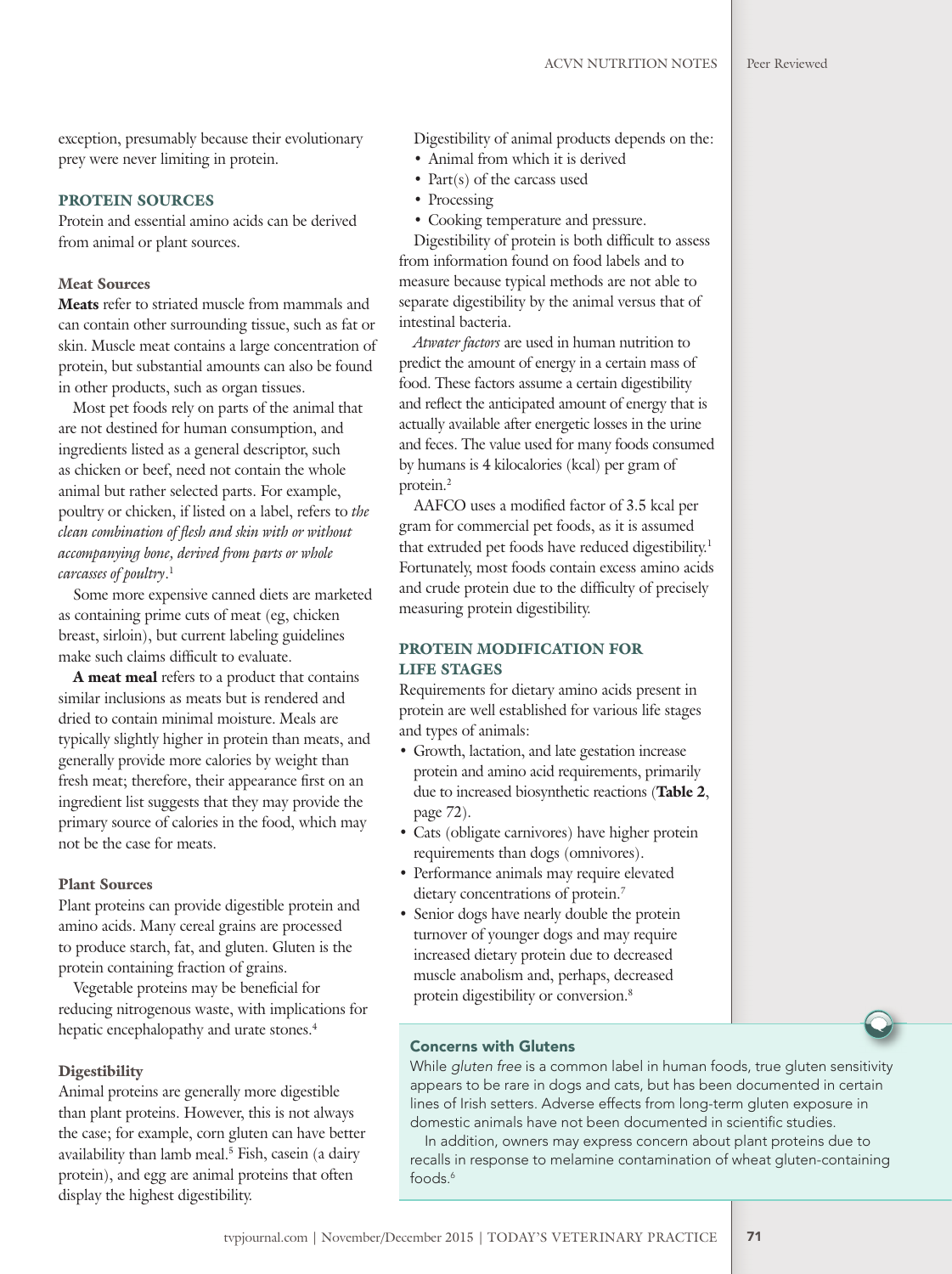Protein modification has been suggested for weight loss, renal disease, urolithiasis, liver failure, food allergy, and other conditions. However, no evidence exists that protein restriction in healthy, older dogs prevents disease.<sup>8</sup>

#### CLINICAL IMPLICATIONS OF DIETARY PROTEIN Performance

The nutritional needs for exercise and performance in dogs are well established.

Less is known about cats as they infrequently perform vigorous exercise in competitive situations.

TABLE 2.

**Late gestation & lactation**

Dogs utilize adenosine triphosphate and carbohydrate reserves for initial bursts of energy; then rely on fat for endurance.<sup>2</sup> Excess protein is used for energy and does not increase body stores. Protein catabolism acts as a reserve of substrates for gluconeogenesis and ketogenesis. Leucine administration, however, may help prevent muscle catabolism.9

Considerations for performance dogs include:

- Sprinting dogs and most agility dogs do *not* require more protein than that found in most moderate protein diets (60–90 g/1000 kcal)
- Endurance dogs likely require around 75 g/1000 kcal protein, based on limited studies7
- High protein, low carbohydrate diets may impair performance in some cases.7

#### Weight Loss

Diets with elevated amounts of protein are recommended for both overweight cats and dogs. Many veterinary diets for weight loss are formulated with increased protein (> 90 g/1000 kcal). Diets for weight management or maintenance *without* increased protein are not appropriate for weight loss protocols.

High protein diets are associated with:

- Increased palatability: Cats show a preference for high protein diets, while dogs prefer protein over carbohydrates when fat is reduced<sup>10</sup>
- Preservation of lean body mass (during weight  $\log s$ <sup>11</sup>
- Prevention of deficiencies associated with limiting amino acids (when calories are significantly restricted)

### • Dietary thermogenesis: Cats had higher energy expenditure when a greater number of calories came from protein $12$  and, in a separate study, were able to consume 10% more food during a weight loss protocol.<sup>13</sup>

(g/1000 kcal) **Canine** Feline

50 53

56

#### Feline Health

Species-Specific Protein Recommendations by Life Stage<sup>2</sup>

**Adult maintenance** 25 50

**Senior** 25 250

**Growth** (4-14 weeks) 156

**Growth**  $(> 14 \text{ weeks})$  44

*See Clinical Resources at tvpjournal.com to read:* • AAFCO Definitions for Common Pet Food Ingredients • *Beyond the Guaranteed Analysis: Comparing Pet Foods*

LIFE STAGES RECOMMENDED ALLOWANCE OF PROTEIN

Cats display metabolic adaptations consistent with an obligate carnivore:

- Higher protein requirements
- Increased insulin response to amino acids
- Lack of sweet taste receptors
- Limited downregulation of gluconeogenesis
- Requirement for preformed taurine.<sup>2</sup>

Cats prefer a high dietary protein content (130 g/1000 kcal), which is consistent with diets of feral cats and the composition of rodents.10,14,15 Cats do, however, efficiently absorb and utilize dietary carbohydrates in amounts commonly found in pet foods.16 Long-term comparisons of cats fed diets with different concentrations of protein and carbohydrates are not available.

While high protein diets may improve diabetic control or remission, $17$  there is no association between high carbohydrate diets and obesity, the main risk factor for feline diabetes.18

#### Lower Urinary Tract Disease

Many therapeutic diets for lower urinary tract diseases are restricted in dietary protein. The evidence for such an approach varies by condition.

Canine struvite uroliths are almost always a product of infection; protein restriction has been used in canine struvite dissolution diets to reduce urea, a substrate for urease-positive bacteria.19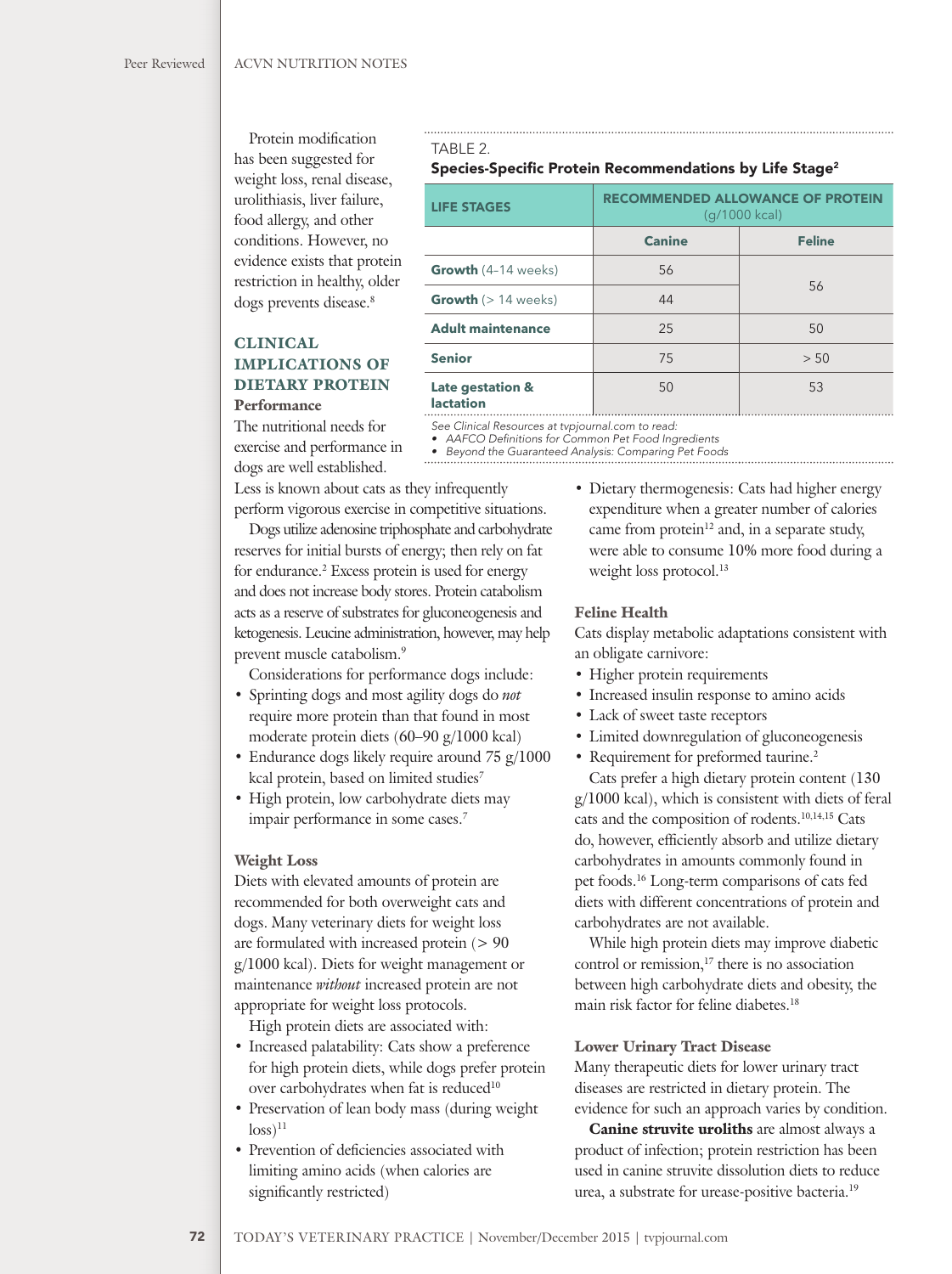Feline struvite uroliths include the component ammonia; protein sources contain both phosphorus and nitrogen, which contribute to struvite formation. Therefore, lower protein diets may be associated with reduced sterile struvite risk in cats.20 Struvite crystals, in the absence of uroliths, are rarely an indication for dietary modification.

Calcium oxalate urolith recurrence was historically managed with reduced dietary protein given suggestions that protein promotes calcium excretion. However, *higher* levels of dietary protein reduced risk in dogs and cats, which may be due to increased water intake, urine output, and phosphorus excretion.20-22

Cystine uroliths form in dogs with a genetic defect in the renal tubules. Protein restriction reduces cysteine, but animals may also have increased loss of other amino acids and carnitine;<sup>23</sup> therefore, definitive recommendations are not available.

Urate uroliths are a product of abnormal purine metabolism, and urate urolithiasis is prevented by purine, rather than protein and amino acid, restriction. While the purine concentration of most commercial diets is not reported, therapeutic diets for urate stones generally restrict dietary purine.

Feline lower urinary tract disease is associated with several conditions, and the role of protein is unclear for many of them. However, some authors now recommend *moderate to high* protein diets ( $> 75$  g/1000 kcal) because they increase water intake, urine production, and urine acidification.<sup>24</sup>

#### Renal Disease

Blood urea nitrogen (BUN), an unreliable marker of glomerular filtration rate (GFR), is influenced by dietary protein because ammonia is liberated during amino acid processing; then it is converted to BUN, a nontoxic product, in the liver. Urea itself does not contribute to renal disease but rather serves as a marker of uremic toxins.

High protein diets increase BUN in both healthy animals and those affected by kidney disease; therefore, protein restriction for canine and feline renal disease is a well-accepted practice. However, the optimal amount of protein to feed animals with either kidney disease or proteinuria is unknown, and there is no substantial evidence that protein is directly toxic to renal tubules in dogs as it appears to be in humans and rats.25

Protein content of a pet food is correlated with dietary phosphorus concentration, and some proteins contain more phosphorus per unit of protein than others (Table 3, page 74). Hyperphosphatemia reduces survival in animals with renal disease and is associated with renal secondary hyperparathyroidism;<sup>26,27</sup> therefore, in dogs with experimental kidney disease, diets containing elevated protein, but reduced phosphorus, were as beneficial as those with reduced protein and phosphorus.28

Commercial renal diets provide more protein (25–55 g/1000 kcal for canine diets) than the recommended allowance for adult dogs (ie, > 25  $g/1000$  kcal).<sup>2</sup>

- When consumed in appropriate amounts, they should not cause amino acid deficiencies.
- Dogs and cats fed these diets have median survival times  $2 \times$  greater than those fed maintenance diets.26,29,30 However, diets also contain reduced phosphorus and other modifications compared with maintenance diets.
- Most renal diets, however, do not meet the AAFCO standard for adult maintenance (51  $g/1000$  kcal)<sup>1</sup> and, therefore, are sold only by veterinary recommendation.

Commercial maintenance foods contain added phosphorus and are, therefore, generally not appropriate for dogs and cats with renal disease.

Home-prepared diets are often used to increase protein, while maintaining reduced phosphorus, when the patient's condition dictates such an approach.

Some senior and other therapeutic diets have lower phosphorus concentrations (1-2 g/1000 kcal) than many adult maintenance diets, but these concentrations are still higher than those of most therapeutic renal diets  $(< 1 \text{ g}/1000 \text{ kcal})$ . These diets may be used in select situations.

Additional considerations for feeding pets with renal disease include:

- Renal diets lower urine protein-to-creatinine ratio by reducing protein concentration reaching the glomerulus.
- These diets may cause a mild reduction in systolic blood pressure in dogs concurrently treated with benazepril.<sup>31</sup>
- Renal diets shown to prolong survival also contain omega-3 fatty acids, which can modulate GFR,32 but it is unclear which combination of dietary factors is contributory to the positive effects.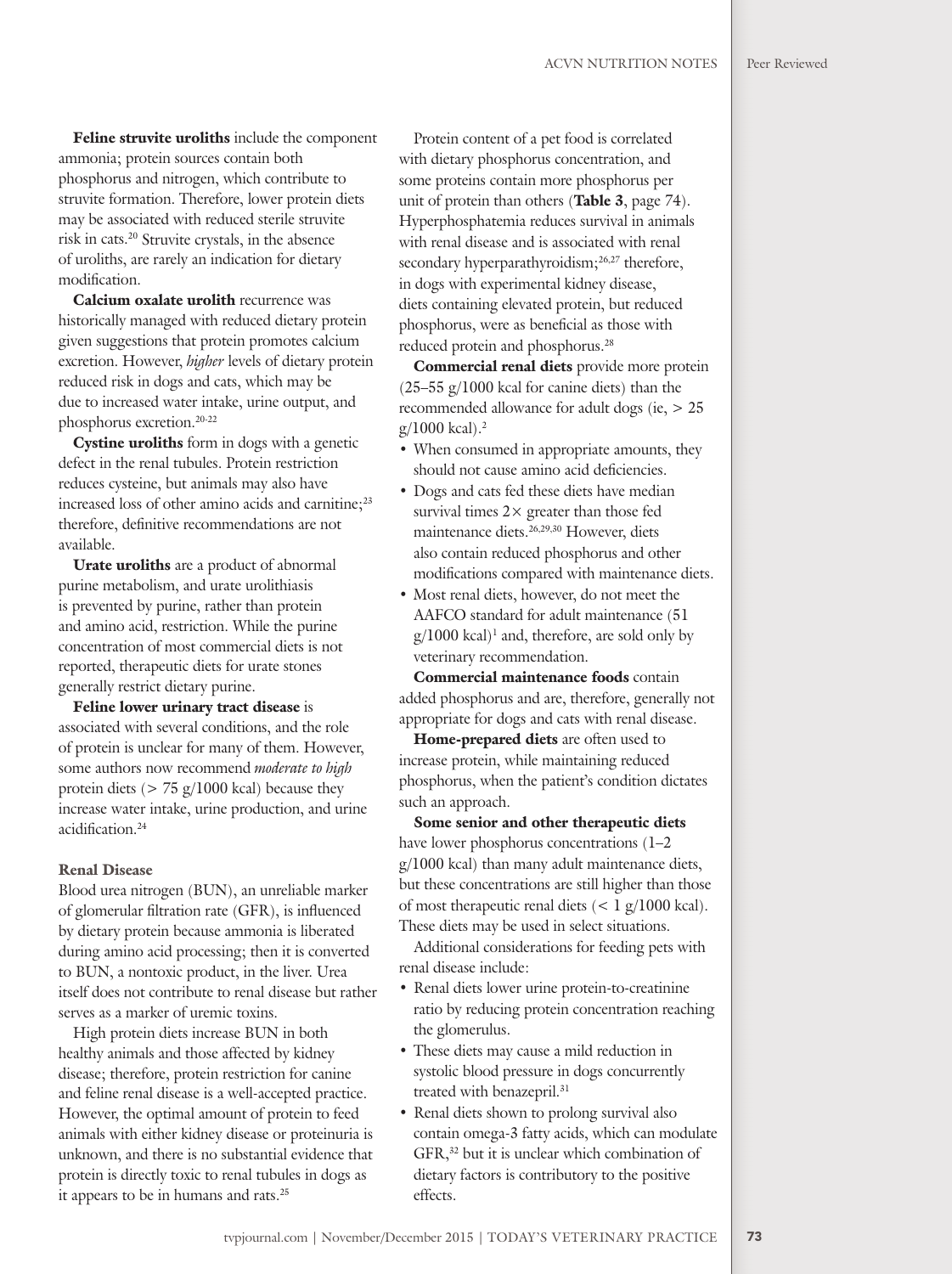**Specific** 

nutritional recommendations for renal disease will be discussed in greater detail in an upcoming issue of *Today's Veterinary Practice*.

• Many practitioners try to reduce BUN in renal disease patients, but if this is done by severe protein restriction (< 20 g/1000 kcal), protein malnutrition may result, causing increased morbidity or mortality.25

#### Hepatic Encephalopathy

Protein modification is required in the subset of liver disease patients with liver failure characterized by hyperammonemia and hepatic encephalopathy  $(HE)$ .

- Liver failure is best assessed by a combination of direct (ammonia, bile acids) and indirect (albumin, cholesterol, BUN, bilirubin, and glucose) function tests; elevated liver enzymes alone do not warrant protein restriction.
- A reduction in urea cycle activity is responsible for HE; the nitrogen liberated from normal protein processing is not converted to the less toxic by-product, urea.

Protein restriction to about 40 g/1000 kcal has been suggested for HE.<sup>4</sup> Feeding increased branched chain amino acids with decreased aromatic amino acids has also been suggested for HE, but past studies in dogs did not support this intervention.<sup>33</sup>

Vegetable-based protein may reduce the signs of HE, possibly due to increased small intestinal digestibility and reduced bacterial fermentation in the colon, which reduces the bacterial contribution to blood ammonia levels.4

#### Food Allergies

Food allergy should be distinguished from food intolerance. A true allergy generally occurs to a

#### TABLE 3.

Phosphorus Content of Selected Protein Sources Found in Home-Prepared Diets

| <b>PROTEIN SOURCE</b>                     | <b>PHOSPHORUS</b><br>(g/100 grams protein) |
|-------------------------------------------|--------------------------------------------|
| <b>Whole Egg</b>                          | 1.5                                        |
| <b>Tofu</b>                               | 1.4                                        |
| <b>Salmon fillet</b>                      | 1.2                                        |
| <b>Cottage cheese</b>                     | 1.1                                        |
| <b>Ground venison</b>                     | 0.9                                        |
| <b>Top sirloin beef</b>                   | 0.8                                        |
| <b>Skinless chicken/</b><br>turkey breast | 0.7                                        |
| <b>Egg whites</b>                         | 0 <sub>1</sub>                             |

specific protein or proteins present within the diet, and both meat and plant proteins have been reported to cause hypersensitivity.

- No evidence exists that protein restriction reduces allergic signs. If protein is restricted in a diet formulated for diet trials, it is likely because of the cost of the protein or hydrolysate used.
- Novel protein diets should not be antigenic, but cross-reactivity is possible and contamination of some limited ingredient diets has been reported.34
- Hydrolyzed diets contain proteins, usually poultry or soy, exposed to a chemical process to disrupt their structure and antigenicity. The molecular weight of the resulting fragments may correlate to antigenicity, and such diets are used for food allergies and chronic enteropathies.<sup>35</sup>

#### IN SUMMARY

Pet diets should be carefully evaluated for adequacy of amino acids. Fortunately, most commercial diets following AAFCO standards exceed the needs for most dogs and cats, making deficiency unlikely. Home-prepared diets, however, should be evaluated closely for adequacy. Taurine deficiency is the most notable clinical presentation in proteindeficient animals.

The protein content of foods should also be carefully assessed on a caloric basis when diets are evaluated for weight loss, performance, aging, chronic renal disease, HE, and some forms of urolithiasis. A detailed analysis of amino acid requirements may be required in complex conditions or in animals that consume lower amounts of food than expected.

AAFCO = Association of American Feed Control Officials;  $BUN = blood$  urea nitrogen;  $GFR =$  glomerular filtration rate;  $HE =$  hepatic  $encephalopathy; kcal = kilocalories$ 

#### References

- 1. AAFCO. 2015 AAFCO Official Publication. Champaign, IL: AAFCO, 2015.
- 2. National Research Council. *Nutrient Requirements of Dogs and Cats*. Washington, DC: The National Academies Press, 2006.
- 3. Sanderson SL. Taurine and carnitine in canine cardiomyopathy. *Vet Clin North Am Small Anim Pract* 2006; 36(6):1325-1343.
- 4. Proot S, Biourge V, Teske E, Rothuizen J. Soy protein isolate versus meat-based low-protein diet for dogs with congenital portosystemic shunts. *J Vet Intern Med* 2009; 23(4):794-800.
- 5. Johnson ML, Parsons CM, Fahey GC Jr, et al. Effects of species raw material source, ash content, and processing temperature on amino acid digestibility of animal by-product meals by cecectomized roosters and ileally cannulated dogs. *J Anim Sci* 1998; 76(4):1112-1122.
- 6. Brown CA, Jeong KS, Poppenga RH, et al. Outbreaks of renal